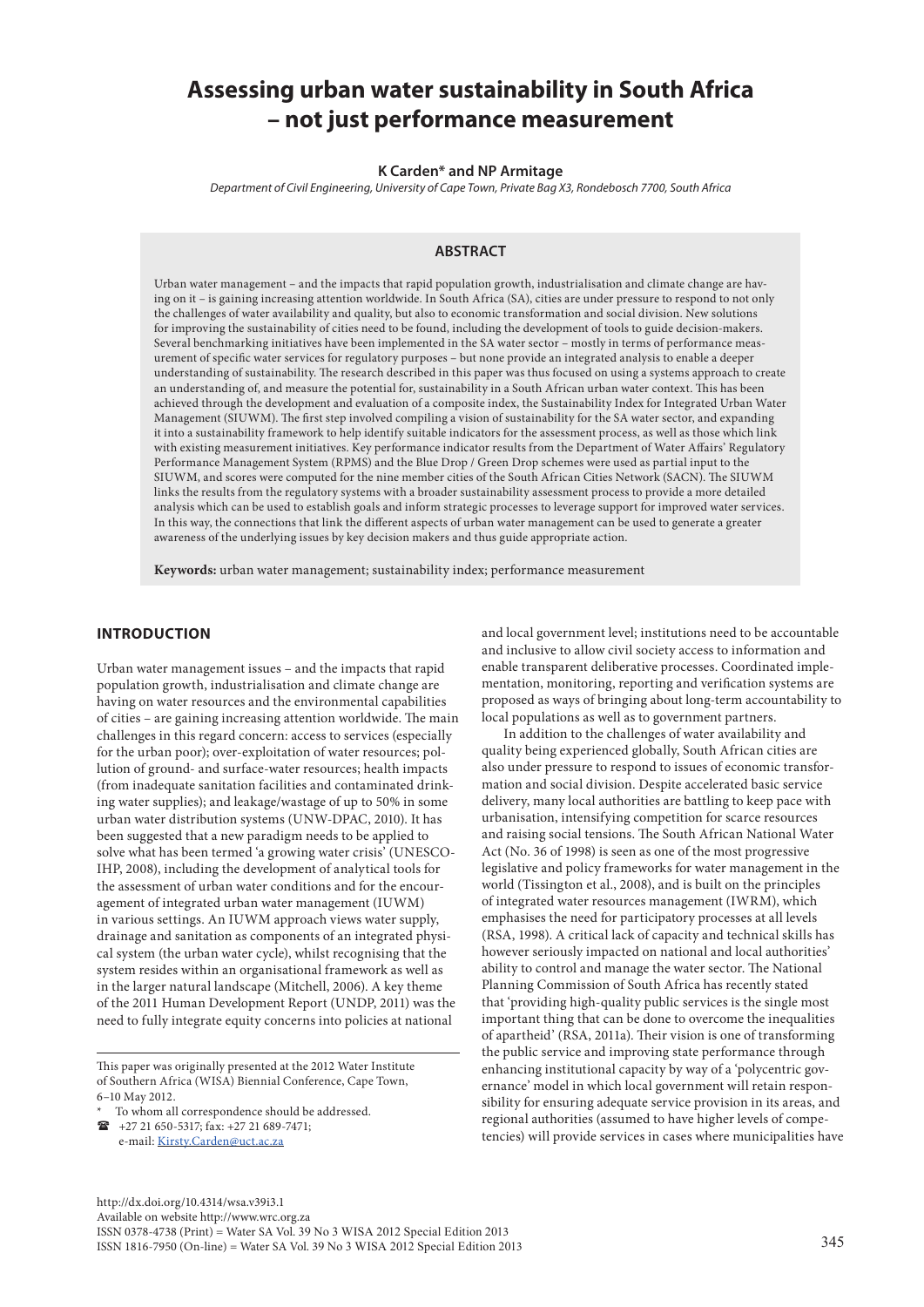inadequate technical and financial capabilities (RSA, 2011b). Results-based performance measurement processes at national and local government level can be used to refine and manage these service improvement programmes as well as form the basis of a coordinated sustainability analysis for the water services sector.

The concept of sustainability (as it relates to sustainable water services) was described by the Department of Water Affairs and Forestry (DWAF, now DWA – Department of Water Affairs) as a 'vision of a community's future where the vision is community oriented and focused on long-term goals. It takes into account linkages between the social, economic, institutional and environmental aspects of the community' (DWAF, 2008). The purpose of sustainability assessment is to try to determine whether the current path being trod will be the same path to be trod in the future. It determines the likelihood of being able to proceed in the same manner such that a similar or better quality of life is maintained. This assumes some form of future 'management', which concerns much more than just scenario planning, but is also about developing methodologies that prioritise actions, engage with stakeholders and enable proactive action. The process needs to be well-informed so that implementation strategies have buy-in, are relevant and far-reaching.

In the recent IWA report on 'Global trends and challenges in water science, research and management' (Beck et al., 2012) it was noted that determining progress away from unsustainability and towards 'water-sensitive' cities is currently extremely difficult to evaluate. Water sensitive cities are described as those which make use of adaptive, multifunctional infrastructure and urban design to reinforce water-sensitive behaviours and achieve sustainable urban water conditions (Brown et al., 2008). More effort needs to be directed towards tracking urban water sustainability at both utility and city level, in order to benchmark progress in city policies and to discriminate between leading sustainability practices and those that are lagging behind (Beck et al., 2012). The preparation of a factbased vision for the water sector is a critical first step in making the adoption of a new urban water paradigm possible (Addams et al., 2009). The aims of this research were therefore to use a systems approach to create an understanding of, and measure the potential for, sustainability in a South African urban water context. This has been achieved through the development of a framework for identifying sustainability indicators based on an agreed vision of what is required to meet the challenges of, inter alia, population growth, climate change and decreasing water quality. This paper describes the application of the resultant composite index, the 'Sustainability Index for Integrated Urban Water Management' (SIUWM) to a number of case study cities in South Africa (SA), and highlights some of the crisis areas in urban water management in an attempt to help local authorities establish goals and inform strategic processes to leverage support for improved water services.

## **Performance measurement in the South African water sector**

Benchmarking and performance assessment in the water supply and sanitation sector is seen as a low-cost and effective tool for improving the performance of water utilities (UNESCO-IHE, 2009). Several benchmarking initiatives have been implemented in the SA water sector in recent years – both at municipal water services level to improve operational business performance (e.g. the National Municipal Benchmarking Initiative, NBI), as well

as in terms of performance measurement of water services for regulatory purposes. In this regard, the Department of Water Affairs has implemented a National Water Services Regulation Strategy (DWA, 2010), aimed at addressing the poor performance of municipalities or water services authorities (WSAs) in both the delivery of infrastructure and the provision of services. Three priority programmes have been put in place in order to mitigate key risks to the successful implementation of the strategy:

- A concentrated regulatory effort to address compliance and performance issues in municipalities – the Regulatory Performance Measurement System (RPMS)
- A national drinking water quality regulatory initiative (Blue Drop)
- A national effluent quality regulation initiative (Green Drop)

The RPMS measures performance in each WSA according to critical issues in 11 key performance indicator (KPI) areas and against regulatory standards (or benchmarks) for some of these KPIs. It comprises two distinct aspects: performance measurement and regulatory action. The annual data collection process is streamlined and the system is web-based and accessible to public users, WSAs and Department of Water Affairs (DWA) water sector partners. Drinking water quality and wastewater management are regulated by way of the incentive-based Blue Drop and Green Drop systems, which acknowledge excellence by way of certification for compliant WSAs.

What benchmarking initiatives such as these fail to do, however, based on the fact that they are focused on efficiency and service provision to existing customers, is to take into account service provision to the poor (and the resultant impacts when services are non-existent or dysfunctional), as well as provide an indication of the potential for overall sustainability of the urban water system as a whole. For example, a city's water services may seem to be operating 'efficiently' in terms of the regulatory requirements for drinking water and wastewater treatment, but if a significant proportion of its residents do not have access to services, the urban water system is not sustainable. This is especially relevant in a developing country such as South Africa where a context-specific interpretation of sustainability needs to take into account social and institutional issues such as poverty alleviation, strengthening democracy, skills levels, etc. In order for water services to be sustainable in this context, economic growth has to be targeted towards equitable distribution of benefits (i.e. the needs of the people) as well as being sensitive to the needs of the environment*.* The complex nature of urban water systems requires more than just an assessment of specific social and economic criteria as part of a decision support framework; it should also take into account adaptive management and integrated urban water management issues at strategic and operational levels (Pearson et al., 2010) so as to take into account the various interactions that take place across the urban water cycle.

### **Sustainability index for integrated urban water management**

Various existing indices were investigated with a view to identifying an appropriate methodology and a core set of indicators/ variables to provide input into the SIUWM. An adapted life cycle assessment approach, as used by Lundin and Morrison (2002) for the development of environmental sustainability indicators for urban water systems, was ultimately adopted. This included, inter alia, the following steps: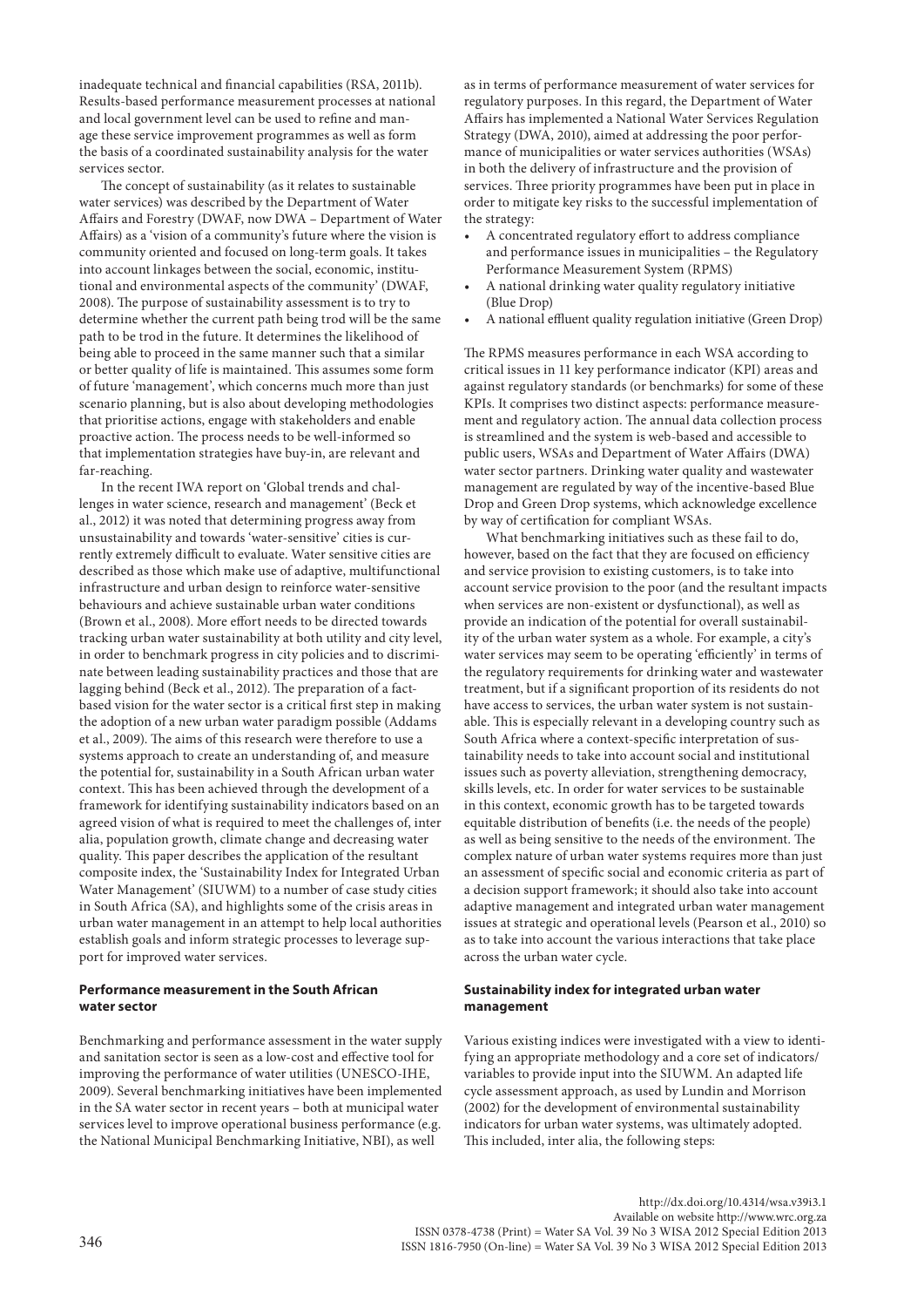

*Vision of sustainability in urban water management in South African cities (adapted from SACN, 2011)*

- Developing the theoretical framework
- Selecting indicators and showing links to others
- Identifying data inputs and normalising/ standardising data where necessary
- Applying weights and aggregating indicators
- Computing the index and interpreting/ disseminating results

An important starting point to the selection of indicators is agreement on a (shared) vision of sustainability in the urban water sector; this was established by way of participatory interview processes with stakeholders at several of the larger municipalities in SA. Comparisons with other sustainability assessment efforts, such as that done by the South African Cities Network (SACN) for the State of the Cities reporting, and various other indicator initiatives, were also undertaken to define this vision. The various aspects of the vision were then linked to the four components of sustainability as shown in the systems model (Fig. 1), where the economic and social/ technical systems are embedded within the larger ecosystem, and all integrated through an effective institutional governance system that holds them together within a regulatory framework (SACN, 2011).

Once this had been done, it was possible to start identifying the underlying challenges which had to be represented and measured. A learning cycle approach was adopted for indicator selection (Fig. 2), including an audit of potential data sources, with a specific focus on those which were easily obtainable and regularly updated, i.e. existing SA water services benchmarking and indicator initiatives (e.g. RPMS, Blue Drop, Green Drop).

The final list of 16 indicators and 35 variables used in the SIUWM are shown in Table 1, which also outlines the likely source of data for each variable, as identified by way of the links with other existing assessment initiatives in SA (e.g. RPMS). The indicators/variables require both qualitative and quantitative data over widely differing ranges; standardisation was therefore required to place them within comparable scales. This was achieved by expressing each indicator/variable on a categorical scale from 0 to 5, where the values were either based on pre-established standards (e.g. WHO guidelines), or

determined subjectively, using literature or expert opinion. The development of the SIUWM as an interactive spreadsheetbased program allowed for aggregation into a single figure result, as well as the attribution of different weights to variables. A composite index approach was employed to compute the overall sustainability index score for a particular urban area as the weighted geometric mean of the four component scores. In this approach, the standardised value for each variable is multiplied by its attributed weight (in this case equal weighting was adopted) to give a value on a scale of 0–5, and the score for each indicator is then determined as the geometric mean of its variable scores. The scores for the four components are determined in a similar manner, and expressed as percentages by dividing by the full score of 5 and multiplying by 100.

# **SIUWM CASE STUDY RESULTS**

Table 2 highlights the SIUWM and component scores from the sustainability assessment of the nine case study cities – Buffalo City (BC), Cape Town (CT), Ekurhuleni (EK), eThekwini (ET), Johannesburg (JHB), Mangaung (MN), Msunduzi (MS), Nelson Mandela Metro (NMM) and Tshwane (TS) – using 2010 data from RPMS, StatsSA and other sources. The SIUWM highlights inherent strengths and weaknesses in the management of water services in the cities, and consequently in the performance across each dimension of sustainability, drawing attention to specific challenges through interrogation of the individual indicator and variable results. For example, the comparative scores for the nine cities reveal that the 'Economic' component fares the worst, with an average score of just 43%. An evaluation of the indicator results shows that this is mostly as a result of poor performance in 'Capacity to pay (or access services)' and 'Cost recovery/funding' (Fig. 3). Further scrutiny of the variable scores for the 'Cost recovery' indicator highlights non-revenue water (NRW) as the major challenge facing most WSAs (Fig. 4).

It is clear that urban water systems in South Africa are not homogeneous entities; there are areas of poor performance and also areas of strong performance, and the challenge is to focus on what can be learned from these variations. Whilst substantial progress has been made in addressing historical inequalities in access to water services, there are still significant backlogs,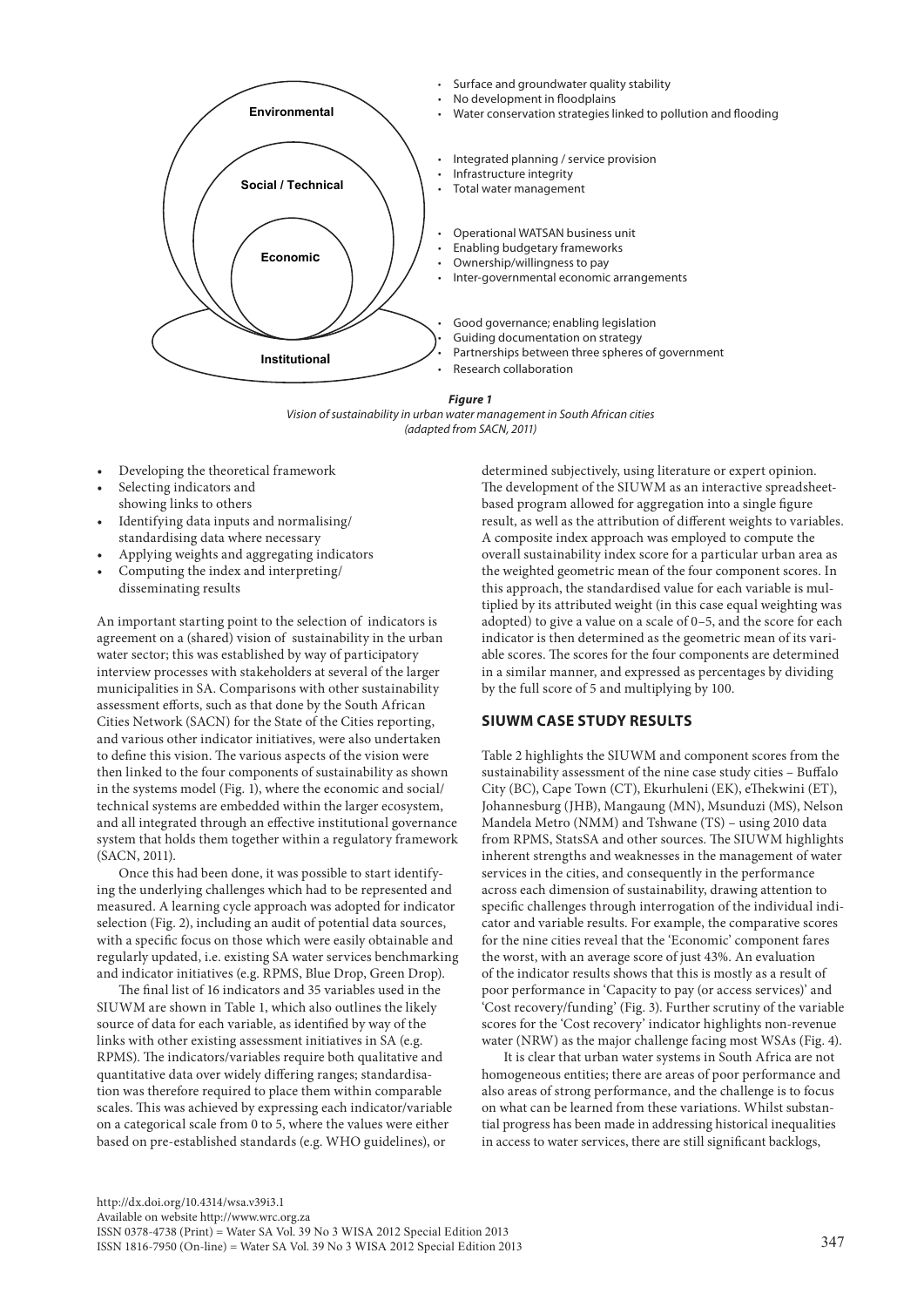

and, perhaps more importantly, real difficulties in sustaining service provision over the long term. This arises from uncertainties about the Government's ability to maintain funding levels in the sector as well as fragmented and problematic institutional capabilities. In many urban areas, water services infrastructure is reaching replacement age, but funding constraints, a lack of lifecycle asset planning, poor design, weak technical skills and poor operating and maintenance practices are hampering the required maintenance and replacement

programmes (RSA, 2011a). The consequences of this include higher long-term costs, increased percentages of NRW (currently estimated to be costing the country over R2 billion per year), pollution and health problems resulting from dysfunctional water and sanitation infrastructure, and increased social tensions. It is also suggested that the governance focus in the water sector has (unsuccessfully) been on 'designing highly sophisticated water management strategies and then attempting to build the capacity to implement them' (Schreiner et al., 2009), highlighting the fact that introducing new and complex governance systems can make capacity challenges all the more difficult, with significant impacts on the sustainability of water services.

# **CONCLUSIONS**

The main aim of this research was to develop a comprehensive understanding of sustainability in the context of urban water management in a developing country context, in order to determine what the 'leverage points' are in moving towards sustainability. For urban water services to be sustainable in the long term, an accountable government (at both national and local level) is necessary. Robust measures of success and failure in the sector are required to inform the actions required to ensure service delivery, social advancement and economic growth into the future. The Sustainability Index for Integrated Urban Water Management (SIUWM) was developed with a view to linking existing performance measurement processes in the sector with a broader sustainability assessment process so as to provide a more detailed analysis. Sustainability assessment in the urban water sector is not only about taking stock of progress – it is also about identifying shortcomings and challenges so as to contribute to initiatives and policy making aimed at achieving sustainability. In this way the assessment process itself can constitute a key driver of change.

Systems thinking and solution-oriented, integrated planning approaches are key to the sustainability of any water services delivery/management program. For example, there is room for greater integration of the water supply, stormwater and wastewater components of the urban water cycle in Water Services Authorities in SA, but it is in the non-technical areas where the most significant improvements can be made; i.e., information dissemination, skills enhancement, and performance assessment. Sustainable urban water services require a wide range of technologies, actions and behaviours, and solutions can take many forms, tailored to the specific requirements of the urban environment in which they reside.

Benchmarking initiatives are usually service-specific, while the SIUWM aims to be cross-cutting; it not only assesses the technical side of water services, but institutional, environmental and social aspects also. It can be used to highlight key urban water management issues and priorities for action by decisionmakers. The SIUWM is therefore more than a benchmarking initiative – the index is complex enough to take into account different stakeholders' views and thus promote dialogue towards a more integrated urban water management approach. In this way, the methodology used by the SIUWM is very different to the regulatory-inspired benchmarking approaches of systems such as RPMS and Blue Drop / Green Drop, as it aims to give a broad, integrated assessment of the potential for a particular urban water system to be sustainable.

If a tool such as the SIUWM is to be used effectively by municipal engineers to leverage decision-makers and politicians in South Africa, it needs to be simple-to-use and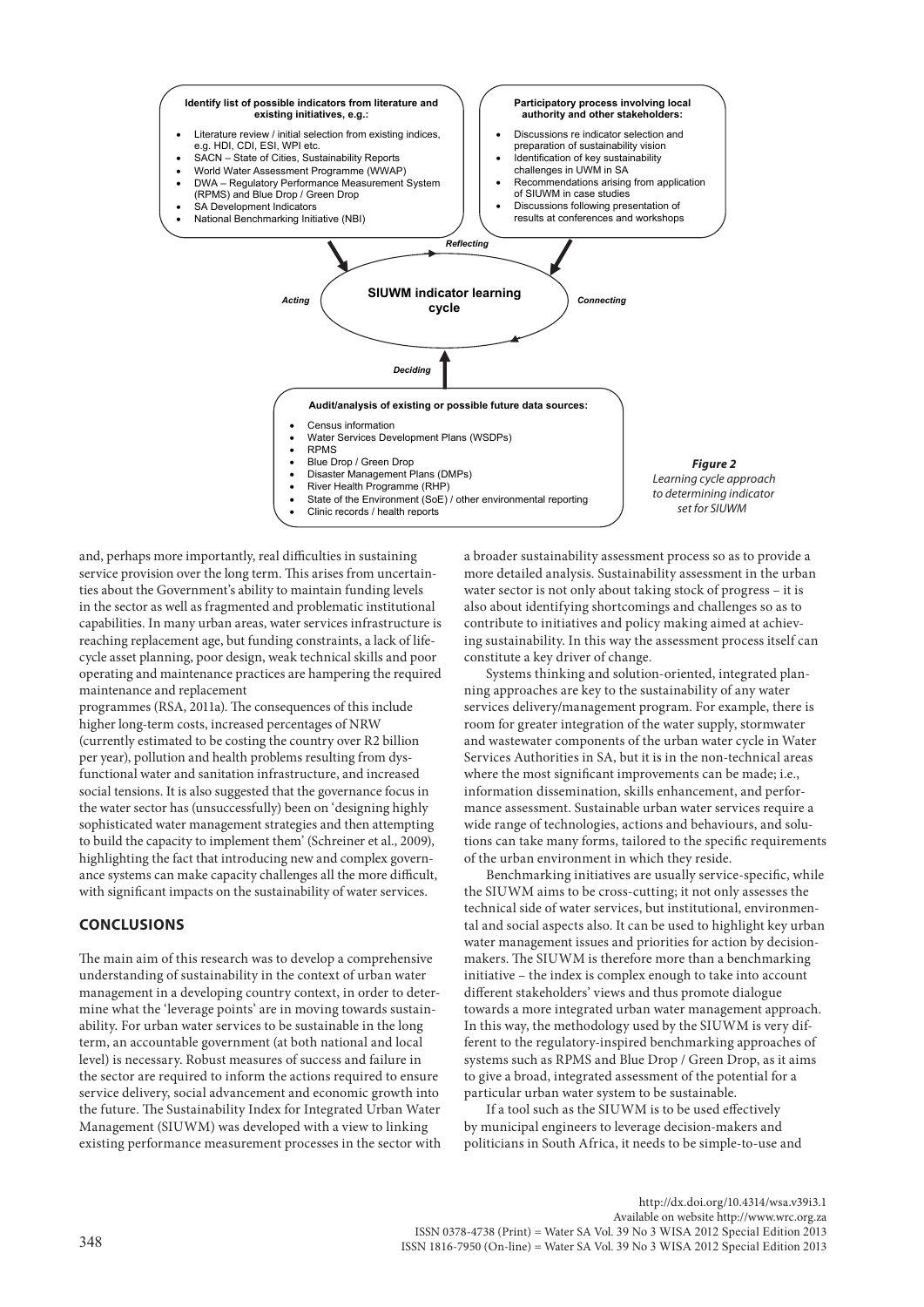| <b>TABLE 1</b><br>Data sources for SIUWM variables |                                                    |                                                                |                                          |  |  |  |  |  |  |
|----------------------------------------------------|----------------------------------------------------|----------------------------------------------------------------|------------------------------------------|--|--|--|--|--|--|
| Component                                          | Indicator                                          | Variable                                                       | Data source - published /<br>unpublished |  |  |  |  |  |  |
| Social                                             | Level of service                                   | LOS Water supply                                               | Census surveys                           |  |  |  |  |  |  |
|                                                    |                                                    | <b>LOS</b> Sanitation                                          | Census surveys                           |  |  |  |  |  |  |
|                                                    |                                                    | LOS Solid waste collection                                     | Census surveys                           |  |  |  |  |  |  |
|                                                    |                                                    | LOS Drainage                                                   | Interviews                               |  |  |  |  |  |  |
|                                                    | Health                                             | Under 5 mortality rate                                         | Gaffneys / State of the cities           |  |  |  |  |  |  |
|                                                    |                                                    | HIV/AIDS prevalence                                            | Gaffneys / State of the cities           |  |  |  |  |  |  |
|                                                    | Vulnerability to disasters                         | % population in informal dwellings                             | Census / State of the cities             |  |  |  |  |  |  |
|                                                    |                                                    | Risk management / disaster mitigation                          | DMP / interviews                         |  |  |  |  |  |  |
|                                                    |                                                    | Customer service standards                                     | <b>RPMS - KPI 7</b>                      |  |  |  |  |  |  |
|                                                    | <b>Education and awareness</b>                     | Secondary education levels                                     | Gaffneys / State of the Cities           |  |  |  |  |  |  |
| Economic                                           | Capacity to pay or access                          | Unemployment rate                                              | Gaffneys / Census surveys                |  |  |  |  |  |  |
|                                                    | services                                           | Levels of inequality (Gini coefficient)                        | State of the world's cities              |  |  |  |  |  |  |
|                                                    |                                                    | WSA financial performance                                      | <b>RPMS - KPI 9</b>                      |  |  |  |  |  |  |
|                                                    | Cost recovery                                      | Water use efficiency / NRW                                     | <b>RPMS - KPI 11</b>                     |  |  |  |  |  |  |
|                                                    | Asset management                                   | Strategic asset management                                     | <b>RPMS - KPI 10</b>                     |  |  |  |  |  |  |
|                                                    | Resource sustainability/<br>feasibility (quantity) | Per capita water availability                                  | WSDP / SoE / interviews                  |  |  |  |  |  |  |
|                                                    |                                                    | Sustainability of source                                       | WSDP / interviews                        |  |  |  |  |  |  |
|                                                    |                                                    | Demand for water resources (average population<br>growth rate) | IDP / State of the Cities / Census       |  |  |  |  |  |  |
|                                                    | Sustainability of water<br>resources (quality)     | Potable water quality (Blue Drop)                              | RPMS - KPI 5 / Blue Drop                 |  |  |  |  |  |  |
|                                                    |                                                    | Water resource quality (River health)                          | SoE / River Health Programme             |  |  |  |  |  |  |
|                                                    |                                                    | Groundwater quality                                            | SoE / interviews                         |  |  |  |  |  |  |
| Environment                                        |                                                    | Energy consumption by water sector                             | Interviews                               |  |  |  |  |  |  |
|                                                    | Climate change response                            | Climate change strategic planning                              | <i>Interviews</i>                        |  |  |  |  |  |  |
|                                                    |                                                    | Domestic water demand                                          | WSDP / interviews                        |  |  |  |  |  |  |
|                                                    | Use (resource distribu-                            | Industrial water demand                                        | WSDP / interviews                        |  |  |  |  |  |  |
|                                                    | tion per sector)                                   | Ecosystems water demand                                        | WSDP / interviews                        |  |  |  |  |  |  |
|                                                    | Wastewater management                              | Wastewater quality (Green Drop)                                | RPMS - KPI 6 / Green Drop                |  |  |  |  |  |  |
|                                                    | Stormwater management                              | WSUD / SuDS policy, implementation                             | <b>Interviews</b>                        |  |  |  |  |  |  |
|                                                    |                                                    | Defined roles and responsibilities                             | Interviews                               |  |  |  |  |  |  |
| Institutional                                      | Governance model                                   | Departmental integration                                       | <b>Interviews</b>                        |  |  |  |  |  |  |
|                                                    |                                                    | Access to water supply                                         | RPMS - KPI 1                             |  |  |  |  |  |  |
|                                                    | Progress with meeting                              | Access to sanitation                                           | RPMS - KPI 2                             |  |  |  |  |  |  |
|                                                    | targets (MDGs etc)                                 | Access to Free Basic Water (FBW)                               | <b>RPMS - KPI 3</b>                      |  |  |  |  |  |  |
|                                                    | Institutional capacity/                            | WDM policy / IUWM approach                                     | WSDP / interviews                        |  |  |  |  |  |  |
|                                                    | policies                                           | Institutional effectiveness                                    | <b>RPMS - KPI 8</b>                      |  |  |  |  |  |  |

*RPMS – Regulatory Performance Measurement System; WSDP – Water Services Development Plan; DMP – Disaster Management Plan; IDP – Integrated Development Plan; SoE – State of Environment report*

| <b>TABLE 2</b><br><b>SIUWM scores for SACN cities</b> |                    |           |     |     |     |     |     |            |     |     |  |  |
|-------------------------------------------------------|--------------------|-----------|-----|-----|-----|-----|-----|------------|-----|-----|--|--|
|                                                       | <b>SACN cities</b> |           |     |     |     |     |     |            |     |     |  |  |
| <b>SIUWM Component</b>                                | BC                 | <b>CT</b> | EK  | ET  | JHB | ΜN  | MS  | <b>NMM</b> | TS  | Ave |  |  |
| Social                                                | 57%                | 69%       | 58% | 60% | 63% | 58% | 65% | 61%        | 53% | 60% |  |  |
| Economic                                              | 35%                | 62%       | 43% | 42% | 42% | 41% | 38% | 46%        | 44% | 43% |  |  |
| Environmental                                         | 58%                | 64%       | 55% | 55% | 64% | 40% | 52% | 61%        | 59% | 57% |  |  |
| Institutional                                         | 57%                | 66%       | 67% | 77% | 54% | 68% | 63% | 72%        | 56% | 64% |  |  |
| <b>Overall SIUWM score</b>                            | 51%                | 65%       | 55% | 57% | 55% | 50% | 53% | 59%        | 53% | 55% |  |  |

transparent; it must be reproducible; and it must not be overly dependent on personal input and stakeholder participation. For a multi-dimensional sustainability assessment such as this to become a real asset, it needs to be regularly (at least annually) recalculated and presented as a time-series. Only in this

way can an analysis of trends towards sustainability in urban water management in SA be established. Poor quality data can limit the usefulness of such a process and it is therefore crucial to obtain data from trusted sources. Effective development of time-series data requires that the data remains comparable